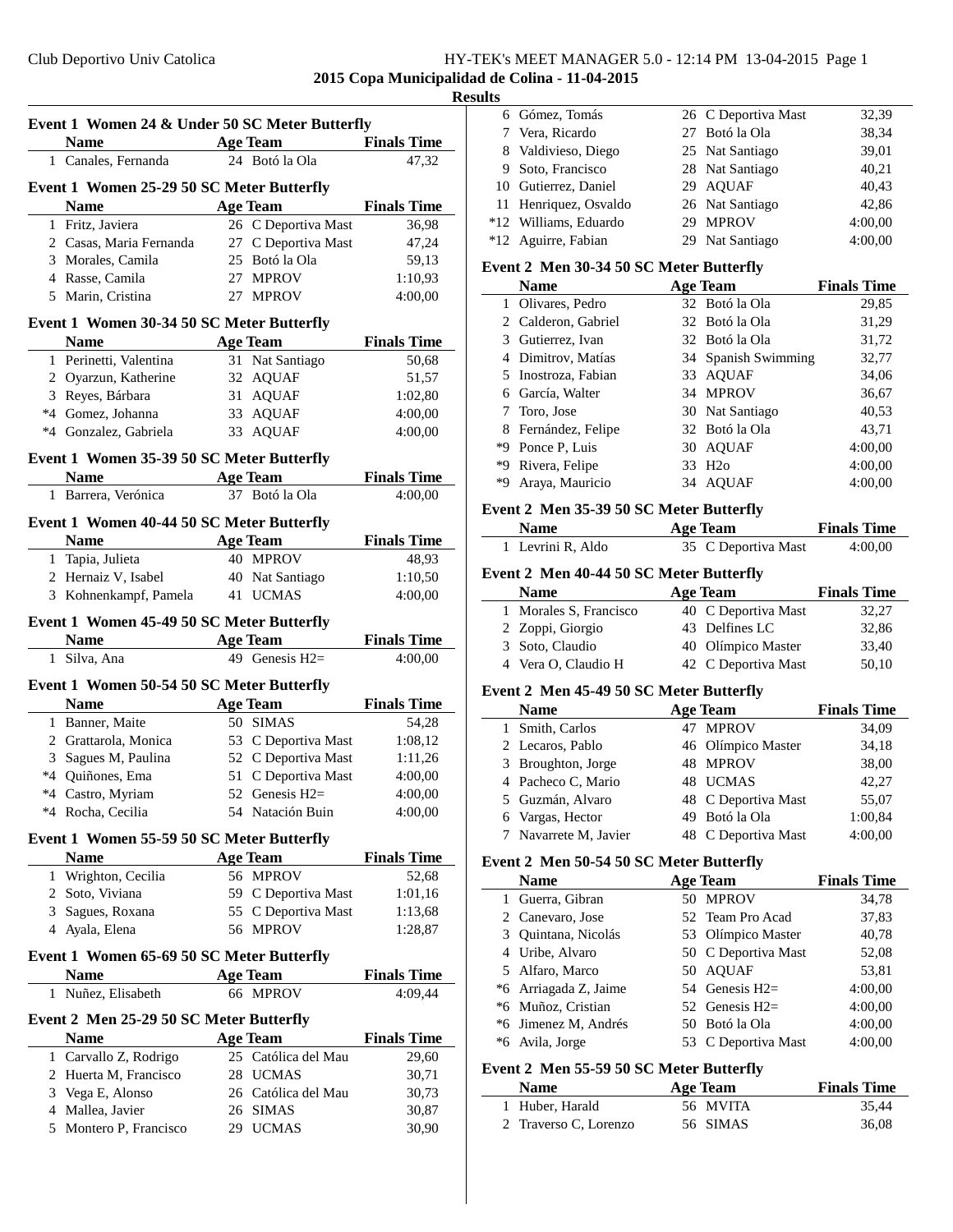# Club Deportivo Univ Catolica HY-TEK's MEET MANAGER 5.0 - 12:14 PM 13-04-2015 Page 2

# **2015 Copa Municipalidad de Colina - 11-04-2015**

|   |                                                 |    |                     | R                  |
|---|-------------------------------------------------|----|---------------------|--------------------|
|   | (Event 2 Men 55-59 50 SC Meter Butterfly)       |    |                     |                    |
|   | <b>Name</b>                                     |    | <b>Age Team</b>     | <b>Finals Time</b> |
|   | 3 Rasse, Patricio                               |    | 56 MPROV            | 44,21              |
|   | 4 Ponce, Hector                                 |    | 56 C Deportiva Mast | 59,69              |
|   | Event 2 Men 60-64 50 SC Meter Butterfly         |    |                     |                    |
|   | <b>Name</b>                                     |    | <b>Age Team</b>     | <b>Finals Time</b> |
|   | 1 Iglesias, Rodrigo                             |    | 61 MPROV            | 41,41              |
|   | 2 Bustos, Jose Maria                            |    | 61 SIMAS            | 47,65              |
|   | Event 2 Men 65-69 50 SC Meter Butterfly         |    |                     |                    |
|   | <b>Name</b>                                     |    | <b>Age Team</b>     | <b>Finals Time</b> |
|   | 1 Briones A, Eduardo                            |    | 68 MPROV            | 54,75              |
|   | 2 Lartiga, Felix                                |    | 66 MPROV            | 1:01,57            |
|   | Event 2 Men 70-74 50 SC Meter Butterfly         |    |                     |                    |
|   | <b>Name</b>                                     |    | <b>Age Team</b>     | <b>Finals Time</b> |
|   | 1 Bennewitz, Rolando                            |    | 74 MVITA            | 42,80              |
|   | 2 García, Carlos                                |    | 74 MPROV            | 43,03              |
|   | Event 2 Men 75-79 50 SC Meter Butterfly         |    |                     |                    |
|   | <b>Name</b>                                     |    | <b>Age Team</b>     | <b>Finals Time</b> |
| 1 | Tapia de la P, Miguel                           |    | 76 SIMAS            | 1:35,85            |
|   | Event 3 Women 24 & Under 50 SC Meter Backstroke |    |                     |                    |
|   | <b>Name</b>                                     |    | <b>Age Team</b>     | <b>Finals Time</b> |
|   | 1 Canales, Fernanda                             |    | 24 Botó la Ola      | 4:00,00            |
|   | Event 3 Women 25-29 50 SC Meter Backstroke      |    |                     |                    |
|   | <b>Name</b>                                     |    | Age Team            | <b>Finals Time</b> |
|   | 1 Fritz, Javiera                                |    | 26 C Deportiva Mast | 37,40              |
|   | 2 Casas, Maria Fernanda                         |    | 27 C Deportiva Mast | 47,78              |
|   | 3 Morales, Camila                               |    | 25 Botó la Ola      | 1:04,68            |
|   | 4 Rasse, Camila                                 |    | 27 MPROV            | 1:09,44            |
|   | 5 Marin, Cristina                               |    | 27 MPROV            | 4:00,00            |
|   | Event 3 Women 30-34 50 SC Meter Backstroke      |    |                     |                    |
|   | <b>Name</b>                                     |    | <b>Age Team</b>     | <b>Finals Time</b> |
| 1 | Oyarzun, Katherine                              |    | 32 AQUAF            | 50,59              |
|   | 2 Reyes, Bárbara                                |    | 31 AQUAF            | 56,86              |
|   | *3 Perinetti, Valentina                         | 31 | Nat Santiago        | 4:00,00            |
|   | *3 Gonzalez, Gabriela                           |    | 33 AQUAF            | 4:00,00            |
|   | *3 Gomez, Johanna                               | 33 | <b>AQUAF</b>        | 4:00,00            |
|   | Event 3 Women 35-39 50 SC Meter Backstroke      |    |                     |                    |
|   | Name                                            |    | <b>Age Team</b>     | <b>Finals Time</b> |
| 1 | Barrera, Verónica                               |    | 37 Botó la Ola      | 4:00,00            |
|   | Event 3 Women 40-44 50 SC Meter Backstroke      |    |                     |                    |
|   | <b>Name</b>                                     |    | <b>Age Team</b>     | <b>Finals Time</b> |
|   | 1 Tapia, Julieta                                |    | 40 MPROV            | 57,31              |
|   | 2 Hernaiz V, Isabel                             |    | 40 Nat Santiago     | 1:17,78            |
| 3 | Kohnenkampf, Pamela                             |    | 41 UCMAS            | 4:00,00            |
|   | Event 3 Women 45-49 50 SC Meter Backstroke      |    |                     |                    |
|   | Name                                            |    | Age Team            | <b>Finals Time</b> |
| 1 | Silva, Ana                                      |    | 49 Genesis H2=      | 4:00,00            |
|   | Event 3 Women 50-54 50 SC Meter Backstroke      |    |                     |                    |
|   | Name                                            |    | <b>Age Team</b>     | <b>Finals Time</b> |
| 1 | Banner, Maite                                   |    | 50 SIMAS            | 54,40              |
| 2 | Sagues M, Paulina                               |    | 52 C Deportiva Mast | 57,49              |
|   |                                                 |    |                     |                    |

| esults |                                            |    |                     |                    |
|--------|--------------------------------------------|----|---------------------|--------------------|
| 3      | Grattarola, Monica                         | 53 | C Deportiva Mast    | 1:11,79            |
|        | *4 Castro, Myriam                          | 52 | Genesis $H2=$       | 4:00,00            |
|        | *4 Quiñones, Ema                           | 51 | C Deportiva Mast    | 4:00,00            |
|        | *4 Rocha, Cecilia                          |    | 54 Natación Buin    | 4:00,00            |
|        | Event 3 Women 55-59 50 SC Meter Backstroke |    |                     |                    |
|        | <b>Name</b>                                |    | <b>Age Team</b>     | <b>Finals Time</b> |
|        | 1 Wrighton, Cecilia                        |    | 56 MPROV            | 50,87              |
|        | 2 Soto, Viviana                            |    | 59 C Deportiva Mast | 1:01,85            |
|        | 3 Sagues, Roxana                           |    | 55 C Deportiva Mast | 1:14,87            |
|        | 4 Ayala, Elena                             |    | 56 MPROV            | 1:19.63            |
|        | Event 3 Women 65-69 50 SC Meter Backstroke |    |                     |                    |
|        | <b>Name</b>                                |    | <b>Age Team</b>     | <b>Finals Time</b> |
|        | 1 Nuñez, Elisabeth                         |    | 66 MPROV            | 1:12,08            |
|        | Event 4 Men 25-29 50 SC Meter Backstroke   |    |                     |                    |
|        | <b>Name</b>                                |    | <b>Age Team</b>     | <b>Finals Time</b> |
|        | 1 Montero P, Francisco                     |    | 29 UCMAS            | 33,62              |
|        | 2 Gómez, Tomás                             |    | 26 C Deportiva Mast | 33,99              |
|        | 3 Vega E, Alonso                           |    | 26 Católica del Mau | 35,47              |
|        | 4 Mallea, Javier                           |    | 26 SIMAS            | 35,54              |
|        | 5 Carvallo Z, Rodrigo                      |    | 25 Católica del Mau | 36,45              |
|        | 6 Vera, Ricardo                            |    | 27 Botó la Ola      | 41,41              |
|        | 7 Henriquez, Osvaldo                       |    | 26 Nat Santiago     | 41,85              |
|        | 8 Gutierrez, Daniel                        |    | 29 AQUAF            | 42,22              |
|        | 9 Valdivieso, Diego                        |    | 25 Nat Santiago     | 48,37              |
|        | *10 Huerta M, Francisco                    |    | 28 UCMAS            | 4:00,00            |
|        | *10 Aguirre, Fabian                        |    | 29 Nat Santiago     | 4:00,00            |
|        | *10 Williams, Eduardo                      |    | 29 MPROV            | 4:00,00            |
|        | *10 Soto, Francisco                        | 28 | Nat Santiago        | 4:00,00            |
|        | Event 4 Men 30-34 50 SC Meter Backstroke   |    |                     |                    |
|        | <b>Name</b>                                |    | <b>Age Team</b>     | <b>Finals Time</b> |
|        | 1 Olivares, Pedro                          |    | 32 Botó la Ola      | 31,35              |
|        | 2 Dimitrov, Matías                         | 34 | Spanish Swimming    | 34,31              |
|        | 3 Inostroza, Fabian                        |    | 33 AQUAF            | 38,15              |
|        | 4 Gutierrez, Ivan                          |    | 32 Botó la Ola      | 38,93              |
|        | 5 García, Walter                           |    | 34 MPROV            | 41,97              |
|        | 6 Toro, Jose                               |    | 30 Nat Santiago     | 51,72              |
| 7      | Fernández, Felipe                          |    | 32 Botó la Ola      | 1:02,61            |
|        |                                            |    |                     |                    |

| 1 Olivares, Pedro    | 32 Botó la Ola      | 31,35   |
|----------------------|---------------------|---------|
| 2 Dimitrov, Matías   | 34 Spanish Swimming | 34,31   |
| 3 Inostroza, Fabian  | 33 AQUAF            | 38,15   |
| 4 Gutierrez, Ivan    | 32 Botó la Ola      | 38,93   |
| 5 García, Walter     | 34 MPROV            | 41,97   |
| 6 Toro, Jose         | 30 Nat Santiago     | 51,72   |
| 7 Fernández, Felipe  | 32 Botó la Ola      | 1:02,61 |
| *8 Araya, Mauricio   | 34 AQUAF            | 4:00,00 |
| *8 Rivera, Felipe    | 33 H <sub>20</sub>  | 4:00,00 |
| *8 Calderon, Gabriel | 32 Botó la Ola      | 4:00,00 |
| *8 Ponce P, Luis     | 30 AQUAF            | 4:00,00 |
|                      |                     |         |

## **Event 4 Men 35-39 50 SC Meter Backstroke**

| <b>Name</b>       | <b>Age Team</b>     | <b>Finals Time</b> |
|-------------------|---------------------|--------------------|
| 1 Levrini R, Aldo | 35 C Deportiva Mast | 4:00.00            |

### **Event 4 Men 40-44 50 SC Meter Backstroke**

| <b>Name</b>         |                                          | <b>Age Team</b>     | <b>Finals Time</b> |
|---------------------|------------------------------------------|---------------------|--------------------|
| 1 Zoppi, Giorgio    |                                          | 43 Delfines LC      | 37,09              |
|                     | 2 Morales S, Francisco                   | 40 C Deportiva Mast | 37,46              |
| 3 Soto, Claudio     |                                          | 40 Olímpico Master  | 41,16              |
| 4 Vera O, Claudio H |                                          | 42 C Deportiva Mast | 56,70              |
|                     | Event 4 Men 45-49 50 SC Meter Backstroke |                     |                    |
| <b>Name</b>         |                                          | <b>Age Team</b>     | <b>Finals Time</b> |
| Smith, Carlos       |                                          | 47 MPROV            | 39.07              |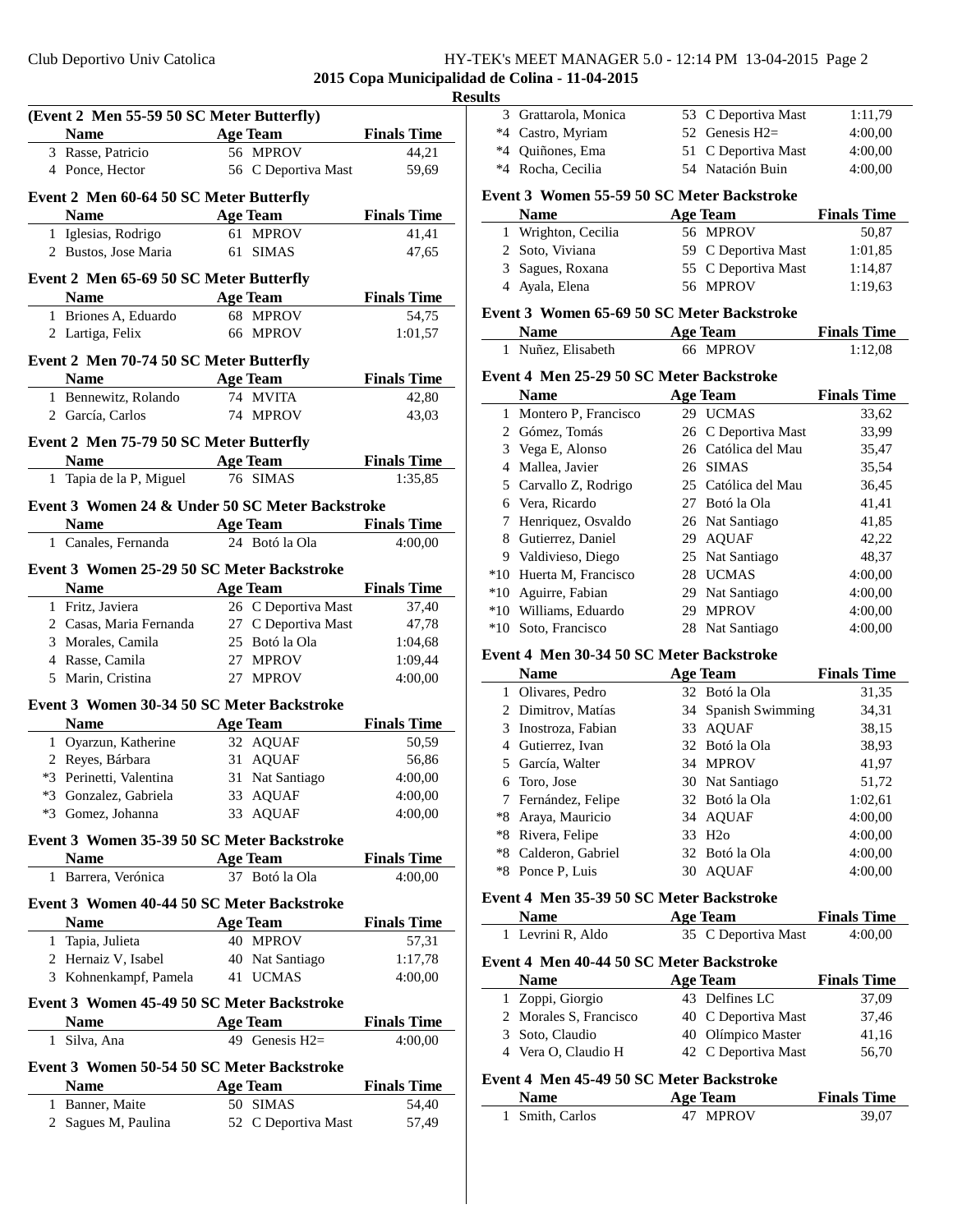## **2015 Copa Municipalidad de Colina - 11-04-2015**

 $\overline{\phantom{a}}$ 

|   | (Event 4 Men 45-49 50 SC Meter Backstroke)        |    |                     |                    |
|---|---------------------------------------------------|----|---------------------|--------------------|
|   | <b>Name</b>                                       |    | <b>Age Team</b>     | <b>Finals Time</b> |
|   | 2 Lecaros, Pablo                                  |    | 46 Olímpico Master  | 39,57              |
|   | 3 Broughton, Jorge                                |    | 48 MPROV            | 44,56              |
|   | 4 Guzmán, Alvaro                                  |    | 48 C Deportiva Mast | 50,21              |
|   | 5 Pacheco C, Mario                                |    | 48 UCMAS            | 53,37              |
|   | 6 Vargas, Hector                                  |    | 49 Botó la Ola      | 1:13,99            |
| 7 | Navarrete M, Javier                               |    | 48 C Deportiva Mast | 4:00,00            |
|   | Event 4 Men 50-54 50 SC Meter Backstroke          |    |                     |                    |
|   | <b>Name</b>                                       |    | <b>Age Team</b>     | <b>Finals Time</b> |
| 1 | Guerra, Gibran                                    |    | 50 MPROV            | 40,43              |
|   | 2 Canevaro, Jose                                  |    | 52 Team Pro Acad    | 42,55              |
|   | 3 Uribe, Alvaro                                   |    | 50 C Deportiva Mast | 52,83              |
|   | 4 Quintana, Nicolás                               |    | 53 Olímpico Master  | 55,32              |
|   | 5 Alfaro, Marco                                   |    | 50 AQUAF            | 56,67              |
|   | *6 Muñoz, Cristian                                |    | 52 Genesis H2=      | 4:00,00            |
|   |                                                   |    |                     |                    |
|   | *6 Arriagada Z, Jaime                             |    | 54 Genesis H2=      | 4:00,00            |
|   | *6 Avila, Jorge                                   |    | 53 C Deportiva Mast | 4:00,00            |
|   | *6 Jimenez M, Andrés                              | 50 | Botó la Ola         | 4:00,00            |
|   | Event 4 Men 55-59 50 SC Meter Backstroke          |    |                     |                    |
|   | <b>Name</b>                                       |    | <b>Age Team</b>     | <b>Finals Time</b> |
|   | 1 Traverso C, Lorenzo                             |    | 56 SIMAS            | 37,49              |
|   | 2 Huber, Harald                                   |    | 56 MVITA            | 43,21              |
|   | 3 Rasse, Patricio                                 |    | 56 MPROV            | 45,85              |
|   | 4 Ponce, Hector                                   |    | 56 C Deportiva Mast | 1:03,90            |
|   | Event 4 Men 60-64 50 SC Meter Backstroke          |    |                     |                    |
|   | <b>Name</b>                                       |    | <b>Age Team</b>     | <b>Finals Time</b> |
|   | 1 Iglesias, Rodrigo                               |    | 61 MPROV            | 40,09              |
|   | 2 Bustos, Jose Maria                              | 61 | <b>SIMAS</b>        | 4:00,00            |
|   | Event 4 Men 65-69 50 SC Meter Backstroke          |    |                     |                    |
|   | <b>Name</b>                                       |    | <b>Age Team</b>     | <b>Finals Time</b> |
|   | 1 Briones A, Eduardo                              |    | 68 MPROV            | 1:00,96            |
|   | 2 Lartiga, Felix                                  |    | 66 MPROV            | 1:07,43            |
|   | Event 4 Men 70-74 50 SC Meter Backstroke          |    |                     |                    |
|   | <b>Name</b>                                       |    | <b>Age Team</b>     | <b>Finals Time</b> |
|   | 1 Bennewitz, Rolando                              |    | 74 MVITA            | 48,28              |
|   | 2 García, Carlos                                  |    | 74 MPROV            | 4:00,00            |
|   |                                                   |    |                     |                    |
|   | Event 4 Men 75-79 50 SC Meter Backstroke          |    |                     |                    |
|   | <b>Name</b>                                       |    | <b>Age Team</b>     | <b>Finals Time</b> |
| 1 | Tapia de la P, Miguel                             |    | 76 SIMAS            | 1:15,60            |
|   | Event 5 Women 24 & Under 50 SC Meter Breaststroke |    |                     |                    |
|   | Name                                              |    | <b>Age Team</b>     | <b>Finals Time</b> |
|   | 1 Canales, Fernanda                               |    | 24 Botó la Ola      | 4:00,00            |
|   | Event 5 Women 25-29 50 SC Meter Breaststroke      |    |                     |                    |
|   | <b>Name</b>                                       |    | <b>Age Team</b>     | <b>Finals Time</b> |
|   | 1 Casas, Maria Fernanda                           |    | 27 C Deportiva Mast | 40,32              |
|   | 2 Fritz, Javiera                                  |    | 26 C Deportiva Mast | 43,78              |
|   | 3 Rasse, Camila                                   |    | 27 MPROV            | 1:07,59            |
|   | 4 Morales, Camila                                 |    | 25 Botó la Ola      | 1:08,00            |
|   | 5 Marin, Cristina                                 |    | 27 MPROV            | 4:00,00            |
|   |                                                   |    |                     |                    |

| <b>Results</b> |  |  |  |  |  |
|----------------|--|--|--|--|--|
|                |  |  |  |  |  |

| Event 5 Women 30-34 50 SC Meter Breaststroke<br><b>Name</b> | <b>Age Team</b> |                 | <b>Finals Time</b> |
|-------------------------------------------------------------|-----------------|-----------------|--------------------|
| 1 Perinetti, Valentina                                      |                 | 31 Nat Santiago | 51,47              |
| 2 Oyarzun, Katherine                                        |                 | 32 AQUAF        | 51,79              |
| 3 Reyes, Bárbara                                            |                 | 31 AQUAF        | 59.54              |
| *4 Gomez, Johanna                                           |                 | 33 AQUAF        | 4:00,00            |
| *4 Gonzalez, Gabriela                                       |                 | 33 AOUAF        | 4:00,00            |
| Event 5 Women 35-39 50 SC Meter Breaststroke                |                 |                 |                    |

# **Event 5 Women 35-39 50 SC Meter Breaststroke**

| <b>Name</b>         | Age Team                                                 | <b>Finals Time</b> |
|---------------------|----------------------------------------------------------|--------------------|
| 1 Barrera, Verónica | 37 Botó la Ola                                           | 4:00,00            |
| <b>Name</b>         | Event 5 Women 40-44 50 SC Meter Breaststroke<br>Age Team | <b>Finals Time</b> |
|                     |                                                          |                    |

| ivame                 | Age ream        | <b>Finals Time</b> |
|-----------------------|-----------------|--------------------|
| 1 Tapia, Julieta      | 40 MPROV        | 54.18              |
| 2 Hernaiz V, Isabel   | 40 Nat Santiago | 1:26.80            |
| 3 Kohnenkampf, Pamela | 41 UCMAS        | 4:00.00            |

#### **Event 5 Women 45-49 50 SC Meter Breaststroke**

| Name         | <b>Age Team</b>  | <b>Finals Time</b> |
|--------------|------------------|--------------------|
| 1 Silva, Ana | 49 Genesis $H2=$ | 4:00.00            |

### **Event 5 Women 50-54 50 SC Meter Breaststroke**

|    | <b>Name</b>          | <b>Age Team</b>     | <b>Finals Time</b> |
|----|----------------------|---------------------|--------------------|
| 1. | Banner, Maite        | 50 SIMAS            | 54,12              |
|    | 2 Sagues M, Paulina  | 52 C Deportiva Mast | 56,86              |
|    | 3 Grattarola, Monica | 53 C Deportiva Mast | 1:09.01            |
|    | *4 Castro, Myriam    | 52 Genesis $H2=$    | 4:00,00            |
|    | *4 Ouiñones, Ema     | 51 C Deportiva Mast | 4:00,00            |
|    | *4 Rocha, Cecilia    | 54 Natación Buin    | 4:00,00            |

### **Event 5 Women 55-59 50 SC Meter Breaststroke**

| <b>Name</b>         | Age Team            | <b>Finals Time</b> |
|---------------------|---------------------|--------------------|
| 1 Wrighton, Cecilia | 56 MPROV            | 59,01              |
| 2 Sagues, Roxana    | 55 C Deportiva Mast | 1:14,50            |
| 3 Ayala, Elena      | 56 MPROV            | 1:34.71            |
| 4 Soto, Viviana     | 59 C Deportiva Mast | 4:00,00            |

### **Event 5 Women 65-69 50 SC Meter Breaststroke**

| <b>Name</b>        | <b>Age Team</b> | <b>Finals Time</b> |
|--------------------|-----------------|--------------------|
| 1 Nuñez, Elisabeth | 66 MPROV        | 1:15,32            |

## **Event 6 Men 25-29 50 SC Meter Breaststroke**

|    | <b>Name</b>            |     | <b>Age Team</b>     | <b>Finals Time</b> |
|----|------------------------|-----|---------------------|--------------------|
|    | 1 Montero P, Francisco | 29  | <b>UCMAS</b>        | 34,56              |
|    | 2 Vega E, Alonso       |     | 26 Católica del Mau | 35,54              |
| 3  | Mallea, Javier         | 26  | <b>SIMAS</b>        | 36,14              |
|    | Huerta M, Francisco    | 28. | <b>UCMAS</b>        | 38,37              |
|    | 5 Carvallo Z, Rodrigo  |     | 25 Católica del Mau | 39,54              |
| 6  | Vera, Ricardo          | 27  | Botó la Ola         | 43,49              |
|    | Gutierrez, Daniel      |     | 29 AOUAF            | 45,32              |
| 8  | Gómez, Tomás           |     | 26 C Deportiva Mast | 46,14              |
| 9. | Soto, Francisco        |     | 28 Nat Santiago     | 46,58              |
| 10 | Aguirre, Fabian        |     | 29 Nat Santiago     | 48,71              |
| 11 | Henriquez, Osvaldo     |     | 26 Nat Santiago     | 50,46              |
|    | 12 Valdivieso, Diego   |     | 25 Nat Santiago     | 58,18              |
|    | 13 Williams, Eduardo   |     | 29 MPROV            | 4:00,00            |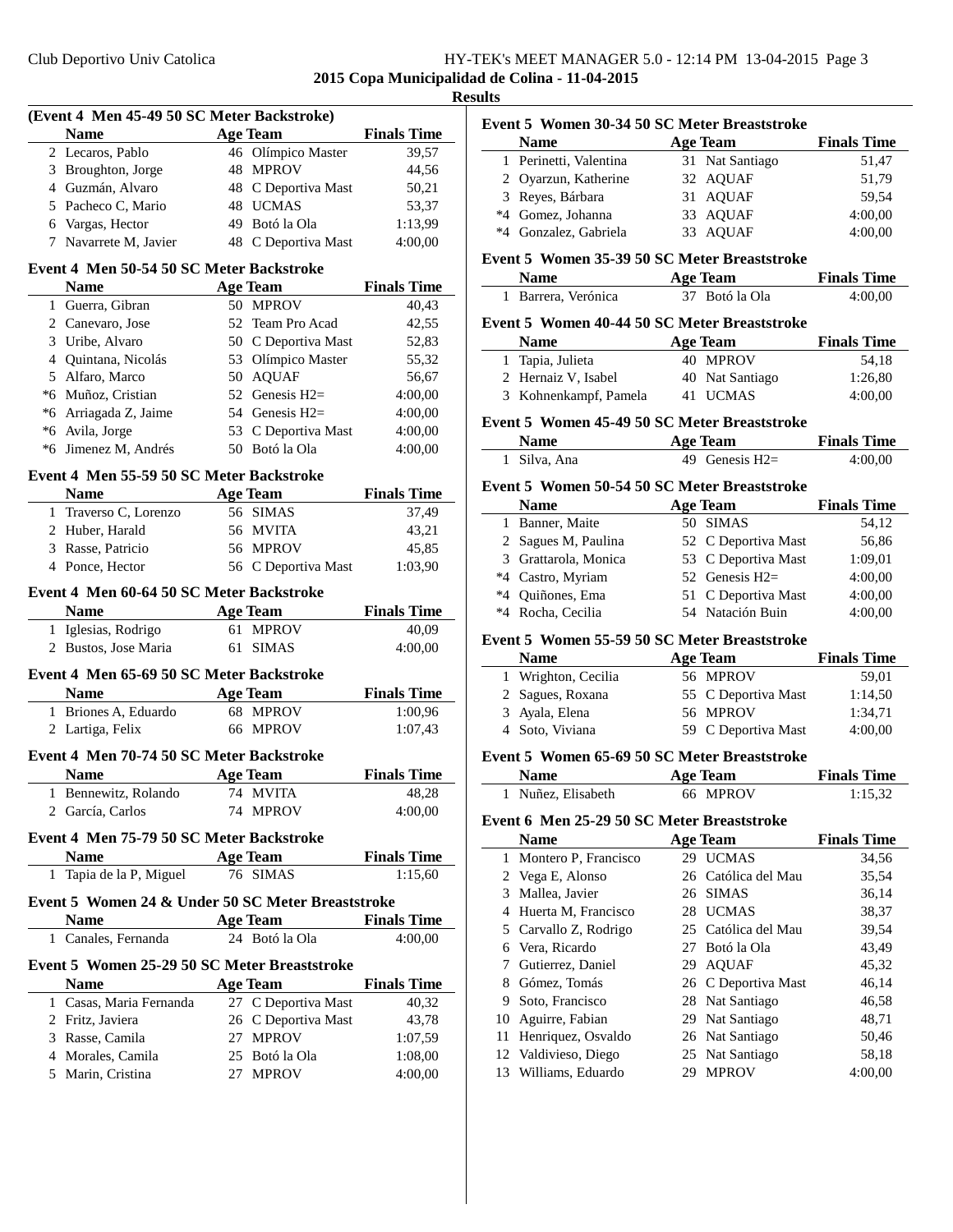## Club Deportivo Univ Catolica HY-TEK's MEET MANAGER 5.0 - 12:14 PM 13-04-2015 Page 4 **2015 Copa Municipalidad de Colina - 11-04-2015**

## **Results**

|              | Event 6 Men 30-34 50 SC Meter Breaststroke |    |                     |                    |
|--------------|--------------------------------------------|----|---------------------|--------------------|
|              | <b>Name</b>                                |    | <b>Age Team</b>     | <b>Finals Time</b> |
| 1            | Dimitrov, Matías                           |    | 34 Spanish Swimming | 35,76              |
|              | 2 Olivares, Pedro                          |    | 32 Botó la Ola      | 35,94              |
|              | 3 García, Walter                           |    | 34 MPROV            | 38,78              |
|              | 4 Gutierrez, Ivan                          |    | 32 Botó la Ola      | 40,28              |
|              | 5 Inostroza, Fabian                        |    | 33 AQUAF            | 52,61              |
|              | 6 Fernández, Felipe                        |    | 32 Botó la Ola      | 54,50              |
| 7            | Toro, Jose                                 |    | 30 Nat Santiago     | 57,09              |
| $*8$         | Araya, Mauricio                            |    | 34 AQUAF            | 4:00,00            |
| *8           | Rivera, Felipe                             |    | 33 H <sub>2</sub> o | 4:00,00            |
| *8           | Calderon, Gabriel                          | 32 | Botó la Ola         | 4:00,00            |
| *8           | Ponce P, Luis                              | 30 | <b>AQUAF</b>        | 4:00,00            |
|              |                                            |    |                     |                    |
|              | Event 6 Men 35-39 50 SC Meter Breaststroke |    |                     |                    |
|              | <b>Name</b>                                |    | <b>Age Team</b>     | <b>Finals Time</b> |
| 1            | Levrini R, Aldo                            |    | 35 C Deportiva Mast | 4:00,00            |
|              | Event 6 Men 40-44 50 SC Meter Breaststroke |    |                     |                    |
|              | <b>Name</b>                                |    | <b>Age Team</b>     | <b>Finals Time</b> |
| 1            | Morales S, Francisco                       |    | 40 C Deportiva Mast | 39,69              |
|              | 2 Zoppi, Giorgio                           |    | 43 Delfines LC      | 43,28              |
|              | 3 Soto, Claudio                            |    | 40 Olímpico Master  | 43,78              |
|              | 4 Vera O, Claudio H                        |    | 42 C Deportiva Mast | 48,90              |
|              |                                            |    |                     |                    |
|              | Event 6 Men 45-49 50 SC Meter Breaststroke |    |                     |                    |
|              | <b>Name</b>                                |    | <b>Age Team</b>     | <b>Finals Time</b> |
|              | 1 Lecaros, Pablo                           |    | 46 Olímpico Master  | 36,77              |
|              | 2 Smith, Carlos                            |    | 47 MPROV            | 38,78              |
|              | 3 Pacheco C, Mario                         |    | 48 UCMAS            | 53,96              |
|              | 4 Broughton, Jorge                         |    | 48 MPROV            | 54,59              |
|              | 5 Guzmán, Alvaro                           |    | 48 C Deportiva Mast | 59,26              |
|              | 6 Vargas, Hector                           |    | 49 Botó la Ola      | 59,35              |
| 7            | Navarrete M, Javier                        |    | 48 C Deportiva Mast | 4:00,00            |
|              | Event 6 Men 50-54 50 SC Meter Breaststroke |    |                     |                    |
|              | <b>Name</b>                                |    | <b>Age Team</b>     | <b>Finals Time</b> |
|              | 1 Guerra, Gibran                           |    | 50 MPROV            | 41,57              |
| 2            | Quintana, Nicolás                          | 53 | Olímpico Master     | 46,01              |
| 3            | Alfaro, Marco                              | 50 | <b>AQUAF</b>        | 49,26              |
| 4            | Canevaro, Jose                             | 52 | Team Pro Acad       | 49,79              |
| 5            | Uribe, Alvaro                              | 50 | C Deportiva Mast    | 51,41              |
| 6            | Arriagada Z, Jaime                         |    | 54 Genesis $H2=$    | 1:01,88            |
| *7           | Muñoz, Cristian                            |    | 52 Genesis H2=      | 4:00,00            |
| $*7$         | Avila, Jorge                               | 53 | C Deportiva Mast    | 4:00,00            |
| *7           | Jimenez M, Andrés                          | 50 | Botó la Ola         | 4:00,00            |
|              |                                            |    |                     |                    |
|              | Event 6 Men 55-59 50 SC Meter Breaststroke |    |                     |                    |
|              | <b>Name</b>                                |    | <b>Age Team</b>     | <b>Finals Time</b> |
| 1            | Huber, Harald                              |    | 56 MVITA            | 38,71              |
| 2            | Traverso C, Lorenzo                        | 56 | <b>SIMAS</b>        | 39,07              |
| 3            | Rasse, Patricio                            | 56 | <b>MPROV</b>        | 51,54              |
|              | 4 Ponce, Hector                            |    | 56 C Deportiva Mast | 53,24              |
|              | Event 6 Men 60-64 50 SC Meter Breaststroke |    |                     |                    |
|              | <b>Name</b>                                |    | <b>Age Team</b>     | <b>Finals Time</b> |
| $\mathbf{1}$ | Iglesias, Rodrigo                          | 61 | <b>MPROV</b>        | 44,28              |
|              | 2 Bustos, Jose Maria                       | 61 | <b>SIMAS</b>        | 4:00,00            |
|              |                                            |    |                     |                    |
|              |                                            |    |                     |                    |

| Event 6 Men 65-69 50 SC Meter Breaststroke |                                                |                 |                            |                               |
|--------------------------------------------|------------------------------------------------|-----------------|----------------------------|-------------------------------|
|                                            | <b>Name</b>                                    | <b>Age Team</b> |                            | <b>Finals Time</b>            |
|                                            | 1 Lartiga, Felix                               |                 | 66 MPROV                   | 1:14,37                       |
|                                            | 2 Briones A, Eduardo                           |                 | 68 MPROV                   | 4:00,00                       |
|                                            |                                                |                 |                            |                               |
|                                            | Event 6 Men 70-74 50 SC Meter Breaststroke     |                 |                            |                               |
|                                            | <b>Name</b>                                    |                 | <b>Age Team</b>            | <b>Finals Time</b>            |
|                                            | 1 García, Carlos                               |                 | 74 MPROV                   | 50,93                         |
|                                            | 2 Bennewitz, Rolando                           |                 | 74 MVITA                   | 4:00,00                       |
|                                            | Event 6 Men 75-79 50 SC Meter Breaststroke     |                 |                            |                               |
|                                            | <b>Name</b><br><b>Example 3 Age Team</b>       |                 |                            | <b>Finals Time</b>            |
|                                            | 1 Tapia de la P, Miguel                        |                 | 76 SIMAS                   | 1:14,12                       |
|                                            | Event 7 Women 24 & Under 50 SC Meter Freestyle |                 |                            |                               |
|                                            | Name                                           |                 | Age Team                   | <b>Finals Time</b>            |
|                                            | 1 Canales, Fernanda                            |                 | 24 Botó la Ola             | 4:00,00                       |
|                                            |                                                |                 |                            |                               |
|                                            | Event 7 Women 25-29 50 SC Meter Freestyle      |                 |                            |                               |
|                                            | <b>Name</b>                                    |                 | <b>Age Team</b>            | <b>Finals Time</b>            |
|                                            | 1 Fritz, Javiera                               |                 | 26 C Deportiva Mast        | 32,86                         |
|                                            | 2 Casas, Maria Fernanda                        |                 | 27 C Deportiva Mast        | 35,99                         |
|                                            | 3 Morales, Camila                              |                 | 25 Botó la Ola             | 48,12                         |
|                                            | 4 Rasse, Camila                                |                 | 27 MPROV                   | 53,09                         |
|                                            | 5 Marin, Cristina                              |                 | 27 MPROV                   | 4:00,00                       |
|                                            | Event 7 Women 30-34 50 SC Meter Freestyle      |                 |                            |                               |
|                                            | <b>Name</b>                                    |                 | <b>Age Team</b>            | <b>Finals Time</b>            |
|                                            | 1 Oyarzun, Katherine                           |                 | 32 AQUAF                   | 40,18                         |
|                                            | 2 Perinetti, Valentina                         |                 | 31 Nat Santiago            | 40,78                         |
|                                            | 3 Reyes, Bárbara                               |                 | 31 AQUAF                   | 46,92                         |
|                                            | *4 Gonzalez, Gabriela                          |                 | 33 AQUAF                   | 4:00,00                       |
|                                            | *4 Gomez, Johanna                              |                 | 33 AQUAF                   | 4:00,00                       |
|                                            |                                                |                 |                            |                               |
|                                            | Event 7 Women 35-39 50 SC Meter Freestyle      |                 |                            |                               |
|                                            | <b>Name</b><br>1 Barrera, Verónica             |                 | Age Team<br>37 Botó la Ola | <b>Finals Time</b><br>4:00,00 |
|                                            |                                                |                 |                            |                               |
|                                            | Event 7 Women 40-44 50 SC Meter Freestyle      |                 |                            |                               |
|                                            | <b>Name</b>                                    |                 | <b>Age Team</b>            | <b>Finals Time</b>            |
|                                            | 1 Tapia, Julieta                               |                 | 40 MPROV                   | 44,75                         |
|                                            | 2 Hernaiz V, Isabel                            |                 | 40 Nat Santiago            | 55,72                         |
|                                            | 3 Kohnenkampf, Pamela                          |                 | 41 UCMAS                   | 4:00,00                       |
|                                            | Event 7 Women 45-49 50 SC Meter Freestyle      |                 |                            |                               |
|                                            | Name                                           |                 | <b>Age Team</b>            | <b>Finals Time</b>            |
| 1                                          | Silva, Ana                                     |                 | 49 Genesis $H2=$           | 4:00,00                       |
|                                            | Event 7 Women 50-54 50 SC Meter Freestyle      |                 |                            |                               |
|                                            | <b>Name</b>                                    |                 | <b>Age Team</b>            | <b>Finals Time</b>            |
|                                            | 1 Banner, Maite                                | 50              | <b>SIMAS</b>               | 45,51                         |
|                                            | 2 Sagues M, Paulina                            | 52              | C Deportiva Mast           | 48,59                         |
|                                            | 3 Grattarola, Monica                           | 53              | C Deportiva Mast           | 55,04                         |
|                                            | *4 Castro, Myriam                              | 52              | Genesis $H2=$              | 4:00,00                       |
|                                            | *4 Quiñones, Ema                               | 51              | C Deportiva Mast           | 4:00,00                       |
|                                            | *4 Rocha, Cecilia                              |                 | 54 Natación Buin           | 4:00,00                       |
|                                            |                                                |                 |                            |                               |
|                                            | Event 7 Women 55-59 50 SC Meter Freestyle      |                 |                            |                               |
|                                            | <b>Name</b>                                    |                 | <b>Age Team</b>            | <b>Finals Time</b>            |
| 1                                          | Wrighton, Cecilia                              |                 | 56 MPROV                   | 39,57                         |
|                                            | 2 Soto, Viviana                                |                 | 59 C Deportiva Mast        | 49,85                         |
|                                            |                                                |                 |                            |                               |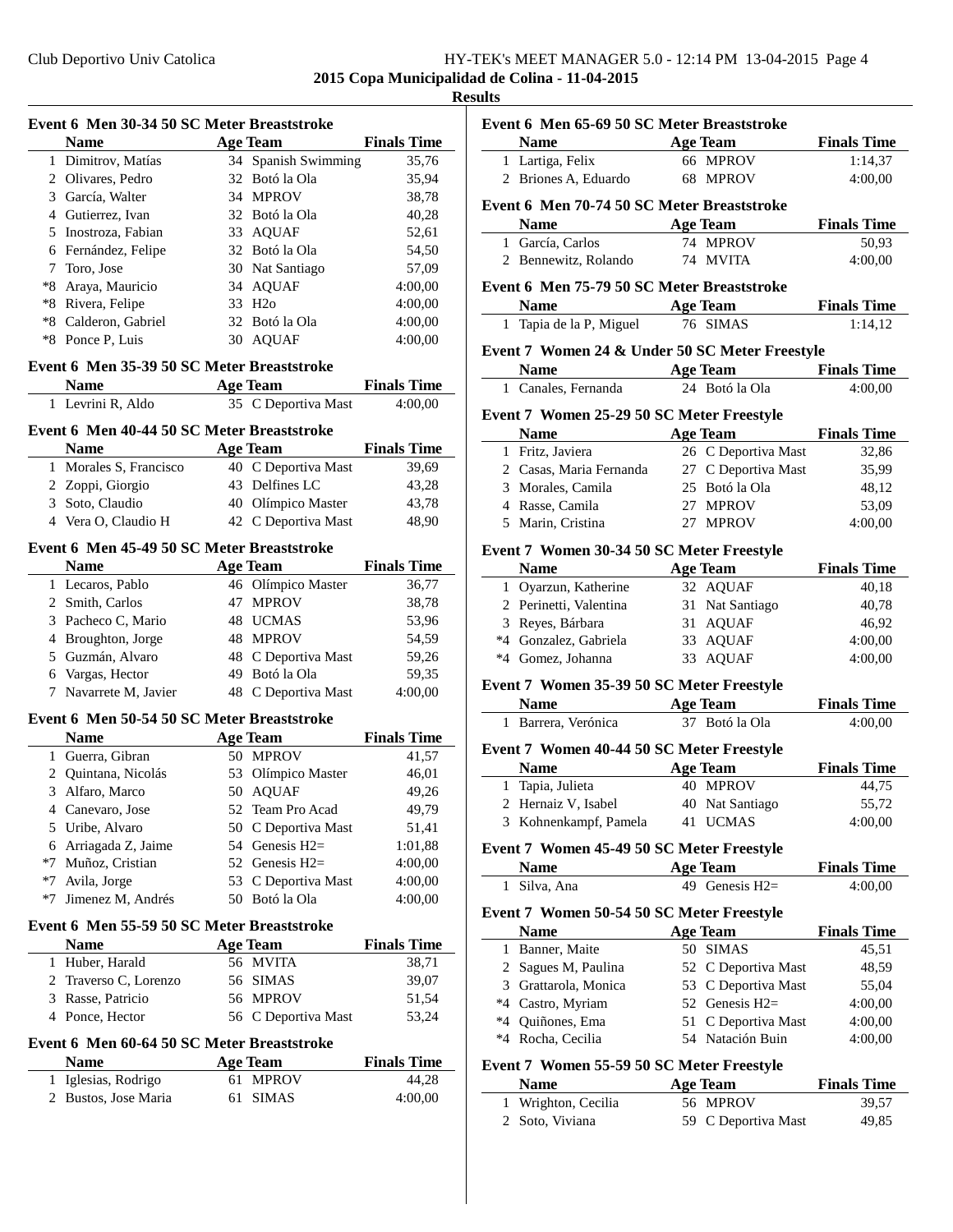**2015 Copa Municipalidad de Colina - 11-04-2015**

|              | (Event 7 Women 55-59 50 SC Meter Freestyle)<br><b>Name</b> | <b>Age Team</b> |                     | <b>Finals Time</b> |
|--------------|------------------------------------------------------------|-----------------|---------------------|--------------------|
|              | 3 Ayala, Elena                                             |                 | 56 MPROV            | 1:01,01            |
|              | 4 Sagues, Roxana                                           |                 | 55 C Deportiva Mast | 1:02,73            |
|              |                                                            |                 |                     |                    |
|              | Event 7 Women 65-69 50 SC Meter Freestyle                  |                 |                     |                    |
|              | <b>Name</b>                                                |                 | <b>Age Team</b>     | <b>Finals Time</b> |
|              | 1 Nuñez, Elisabeth                                         |                 | 66 MPROV            | 52,67              |
|              | Event 8 Men 25-29 50 SC Meter Freestyle                    |                 |                     |                    |
|              | <b>Name</b>                                                |                 | <b>Age Team</b>     | <b>Finals Time</b> |
|              | 1 Montero P, Francisco                                     |                 | 29 UCMAS            | 27,68              |
|              | 2 Carvallo Z, Rodrigo                                      |                 | 25 Católica del Mau | 28,09              |
|              | 3 Mallea, Javier                                           |                 | 26 SIMAS            | 28,25              |
|              | 4 Huerta M, Francisco                                      |                 | 28 UCMAS            | 28,34              |
|              | 5 Vega E, Alonso                                           |                 | 26 Católica del Mau | 28,37              |
|              | 6 Gómez, Tomás                                             |                 | 26 C Deportiva Mast | 28,93              |
|              | 7 Vera, Ricardo                                            |                 | 27 Botó la Ola      | 34,00              |
|              | 8 Gutierrez, Daniel                                        |                 | 29 AQUAF            | 34,87              |
|              | 9 Soto, Francisco                                          |                 | 28 Nat Santiago     | 35,04              |
|              | 10 Aguirre, Fabian                                         |                 | 29 Nat Santiago     | 35,26              |
|              | 11 Valdivieso, Diego                                       |                 | 25 Nat Santiago     | 36,45              |
|              | 12 Henriquez, Osvaldo                                      |                 | 26 Nat Santiago     | 38,25              |
|              | 13 Williams, Eduardo                                       |                 | 29 MPROV            | 4:00,00            |
|              | Event 8 Men 30-34 50 SC Meter Freestyle                    |                 |                     |                    |
|              | <b>Name</b>                                                |                 | <b>Age Team</b>     | <b>Finals Time</b> |
|              | 1 Dimitrov, Matías                                         |                 | 34 Spanish Swimming | 26,77              |
|              | 2 Olivares, Pedro                                          |                 | 32 Botó la Ola      | 27,12              |
|              | 3 Gutierrez, Ivan                                          |                 | 32 Botó la Ola      | 28,90              |
|              | 4 Inostroza, Fabian                                        |                 | 33 AQUAF            | 30,37              |
|              | 5 García, Walter                                           |                 | 34 MPROV            | 32,33              |
|              | 6 Fernández, Felipe                                        |                 | 32 Botó la Ola      | 37,81              |
| $7^{\circ}$  | Toro, Jose                                                 |                 | 30 Nat Santiago     | 39,04              |
|              | *8 Araya, Mauricio                                         |                 | 34 AQUAF            | 4:00,00            |
|              | *8 Rivera, Felipe                                          |                 | 33 H <sub>2</sub> o | 4:00,00            |
|              | *8 Calderon, Gabriel                                       |                 | 32 Botó la Ola      | 4:00,00            |
|              | *8 Ponce P, Luis                                           |                 | 30 AQUAF            | 4:00,00            |
|              | Event 8 Men 35-39 50 SC Meter Freestyle                    |                 |                     |                    |
|              | <b>Name</b>                                                |                 | <b>Age Team</b>     | <b>Finals Time</b> |
|              | 1 Levrini R, Aldo                                          |                 | 35 C Deportiva Mast | 4:00,00            |
|              |                                                            |                 |                     |                    |
|              | Event 8 Men 40-44 50 SC Meter Freestyle                    |                 |                     |                    |
|              | <b>Name</b>                                                |                 | <b>Age Team</b>     | <b>Finals Time</b> |
| $\mathbf{1}$ | Soto, Claudio                                              |                 | 40 Olímpico Master  | 28,96              |
|              | 2 Morales S, Francisco                                     |                 | 40 C Deportiva Mast | 29,47              |
|              | 3 Zoppi, Giorgio                                           |                 | 43 Delfines LC      | 30,37              |
|              | 4 Vera O, Claudio H                                        |                 | 42 C Deportiva Mast | 37,49              |
|              | Event 8 Men 45-49 50 SC Meter Freestyle                    |                 |                     |                    |
|              | <b>Name</b>                                                |                 | <b>Age Team</b>     | <b>Finals Time</b> |
|              | 1 Lecaros, Pablo                                           |                 | 46 Olímpico Master  | 30,06              |
|              |                                                            |                 |                     | 30,15              |
|              | 2 Smith, Carlos                                            |                 | 47 MPROV            |                    |
|              | 3 Broughton, Jorge                                         |                 | 48 MPROV            | 31,10              |
|              | 4 Pacheco C, Mario                                         |                 | 48 UCMAS            | 34,21              |
|              | 5 Guzmán, Alvaro                                           |                 | 48 C Deportiva Mast | 39,54              |
|              | 6 Vargas, Hector                                           |                 | 49 Botó la Ola      | 49,76              |

|      | <b>Name</b>                             |    | <b>Age Team</b>     | <b>Finals Time</b> |
|------|-----------------------------------------|----|---------------------|--------------------|
|      | 1 Canevaro, Jose                        | 52 | Team Pro Acad       | 30,90              |
|      | 2 Guerra, Gibran                        |    | 50 MPROV            | 31,04              |
|      | 3 Quintana, Nicolás                     |    | 53 Olímpico Master  | 35,38              |
|      | 4 Alfaro, Marco                         |    | 50 AQUAF            | 39,29              |
| 5    | Arriagada Z, Jaime                      |    | 54 Genesis H2=      | 40,09              |
|      | 6 Uribe, Alvaro                         |    | 50 C Deportiva Mast | 41,79              |
| 7    | Muñoz, Cristian                         |    | 52 Genesis $H2=$    | 1:03,34            |
| $*8$ | Jimenez M, Andrés                       |    | 50 Botó la Ola      | 4:00,00            |
| $*8$ | Avila, Jorge                            |    | 53 C Deportiva Mast | 4:00,00            |
|      | Event 8 Men 55-59 50 SC Meter Freestyle |    |                     |                    |
|      | <b>Name</b>                             |    | <b>Age Team</b>     | <b>Finals Time</b> |
|      | 1 Traverso C, Lorenzo                   |    | 56 SIMAS            | 29,91              |
|      | 2 Huber, Harald                         |    | 56 MVITA            | 32,05              |
|      | 3 Rasse, Patricio                       |    | 56 MPROV            | 35,54              |
|      | 4 Ponce, Hector                         |    | 56 C Deportiva Mast | 42,77              |
|      | Event 8 Men 60-64 50 SC Meter Freestyle |    |                     |                    |
|      | <b>Name</b>                             |    | <b>Age Team</b>     | <b>Finals Time</b> |
|      | 1 Iglesias, Rodrigo                     |    | 61 MPROV            | 33,12              |
|      | 2 Bustos, Jose Maria                    |    | 61 SIMAS            | 4:00,00            |
|      | Event 8 Men 65-69 50 SC Meter Freestyle |    |                     |                    |
|      | <b>Name</b>                             |    | <b>Age Team</b>     | <b>Finals Time</b> |
|      | 1 Briones A, Eduardo                    |    | 68 MPROV            | 43,90              |
|      | 2 Lartiga, Felix                        |    | 66 MPROV            | 46,02              |
|      | Event 8 Men 70-74 50 SC Meter Freestyle |    |                     |                    |
|      | <b>Name</b>                             |    | <b>Age Team</b>     | <b>Finals Time</b> |
|      | 1 Bennewitz, Rolando                    |    | 74 MVITA            | 35,13              |
| 2    | García, Carlos                          |    | 74 MPROV            | 37,53              |
|      | Event 8 Men 75-79 50 SC Meter Freestyle |    |                     |                    |
|      | <b>Name</b>                             |    | <b>Age Team</b>     | <b>Finals Time</b> |
|      |                                         |    |                     |                    |
|      | 1 Tapia de la P, Miguel                 |    | 76 SIMAS            | 1:01.19            |

### **Combined Team Scores**

|        | Combined Team Scores - Through Event 8 |     |
|--------|----------------------------------------|-----|
| 1.     | Master Providencia - Chi               | 427 |
|        | 2. Ciudad Deportiva Master             | 351 |
|        | 3. Lo que Botó la Ola                  | 191 |
| 4      | Stadio Italiano Master                 | 154 |
|        | 5. Aqua Florida                        | 136 |
|        | 6. Univ Católica Master                | 92  |
|        | 7. Olímpico Graneros Master            | 83  |
|        | 8. Natación Santiago                   | 70  |
|        | 9. Genesis H <sub>20</sub>             | 68  |
|        | 10. Master Vitacura                    | 66  |
| $11 -$ | Master Católica del Maule              | 47  |
|        | 12. Spanish Swimming Club              | 30  |
|        | 13. Delfines de Las Condes             | 29  |
|        | 14. Team Pro & Acad Humanidades        | 28  |
|        | 15. Natación Buin Master               | 16  |